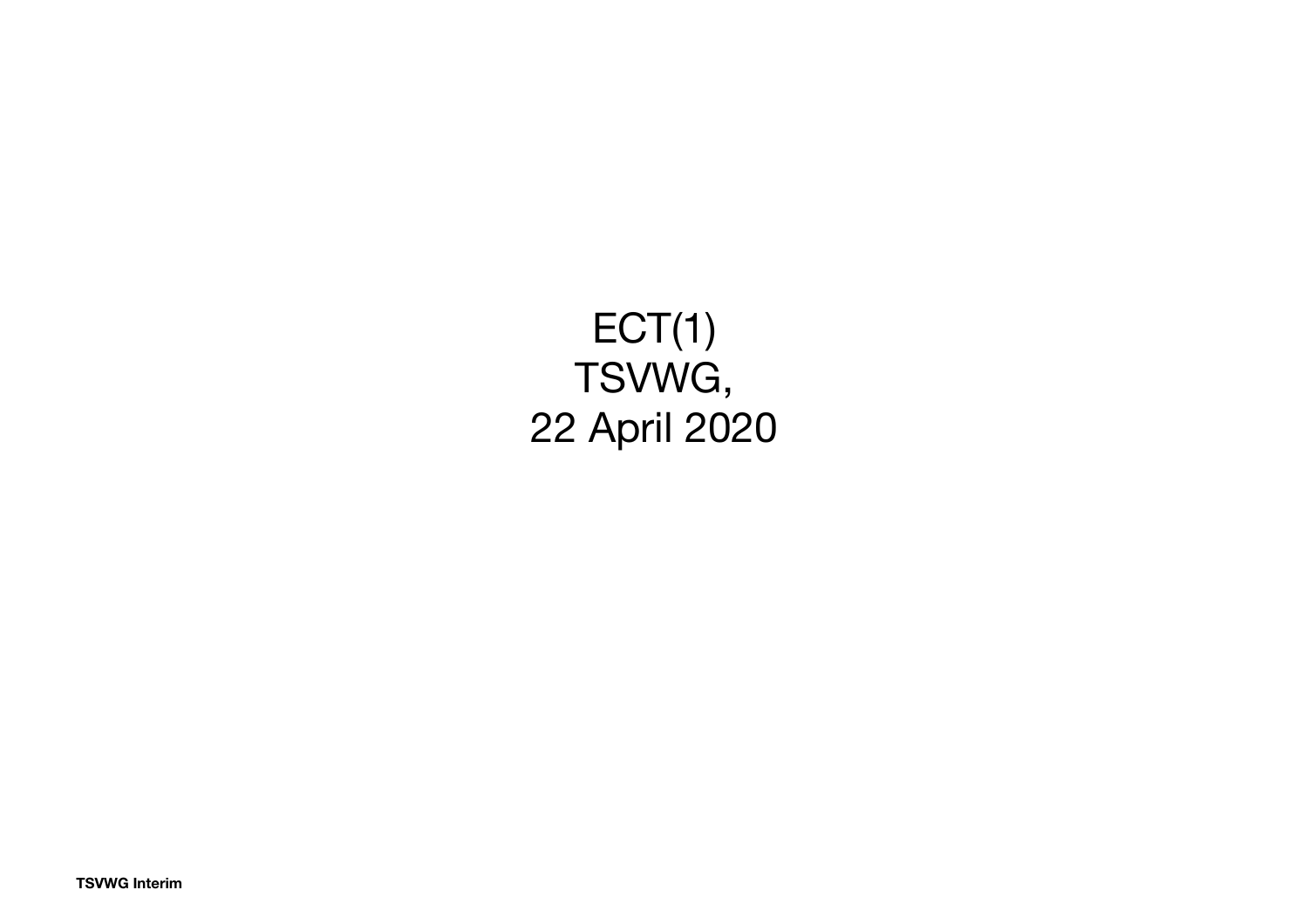## Key Goal - What is the goal of this WG in 2020?

L4S

Consistently ultra low latency, low loss with high throughput,

… without requiring transport-layer inspection or per-flow queuing/scheduling

… usable by all applications

… creating strong incentives for deployment

Safely deploy an Internet-wide solution to the problem of congestion control scalability in TCP/QUIC/etc. without harm to others

#### **SCE**

Retaining complete backwards compatibility with RFC-3168, provide high-fidelity CC, to improve peak latency and/or path utilisation.

Transports use extra network information to converge to the ideal send rate (or cwnd) instead of oscillating around it.

SCE-aware AQMs will normally implement AF or FQ, which improves RTT-independence of throughput fairness for all flows, not just SCE transports.

SCE traffic should be an equal citizen.

Non-Goal: Providing a new, elevated or special class of service.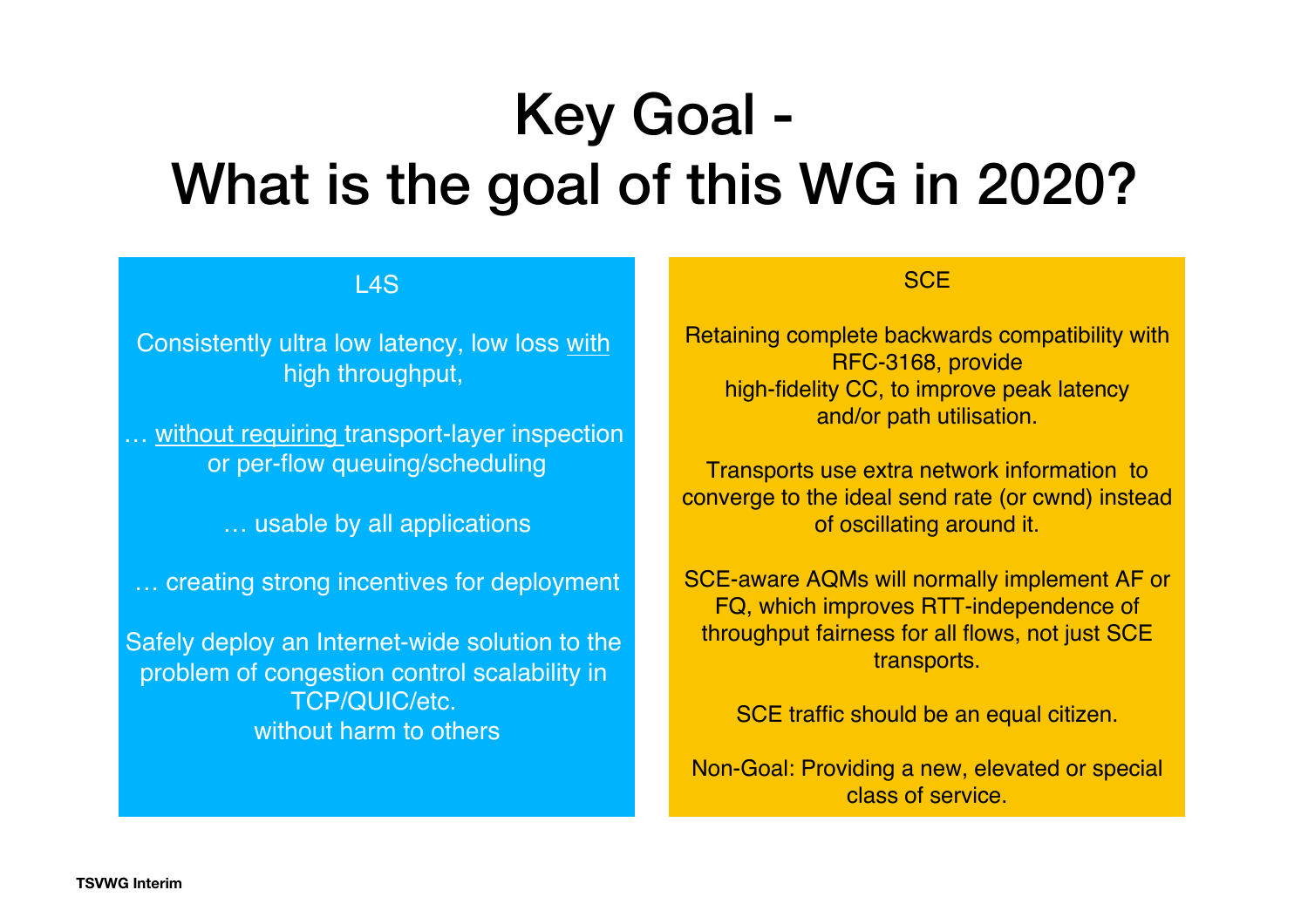### Framing the ECT(1) Codepoint Decision

L4S & SCE both propose a new usage of ECT(1)

RFC 4774 assumes DSCP as signal of alternate ECN semantics.

Decision: How ECT(1) signals alternate ECN semantics to network:

- Input, indicates transport intent and classifier for "queue" selection, [L4S]
- Output, e.g., additional indication of lesser degree of congestion [SCE]

*At Internet scope: Choose at most one usage, not both.*

**TSVWG Interim**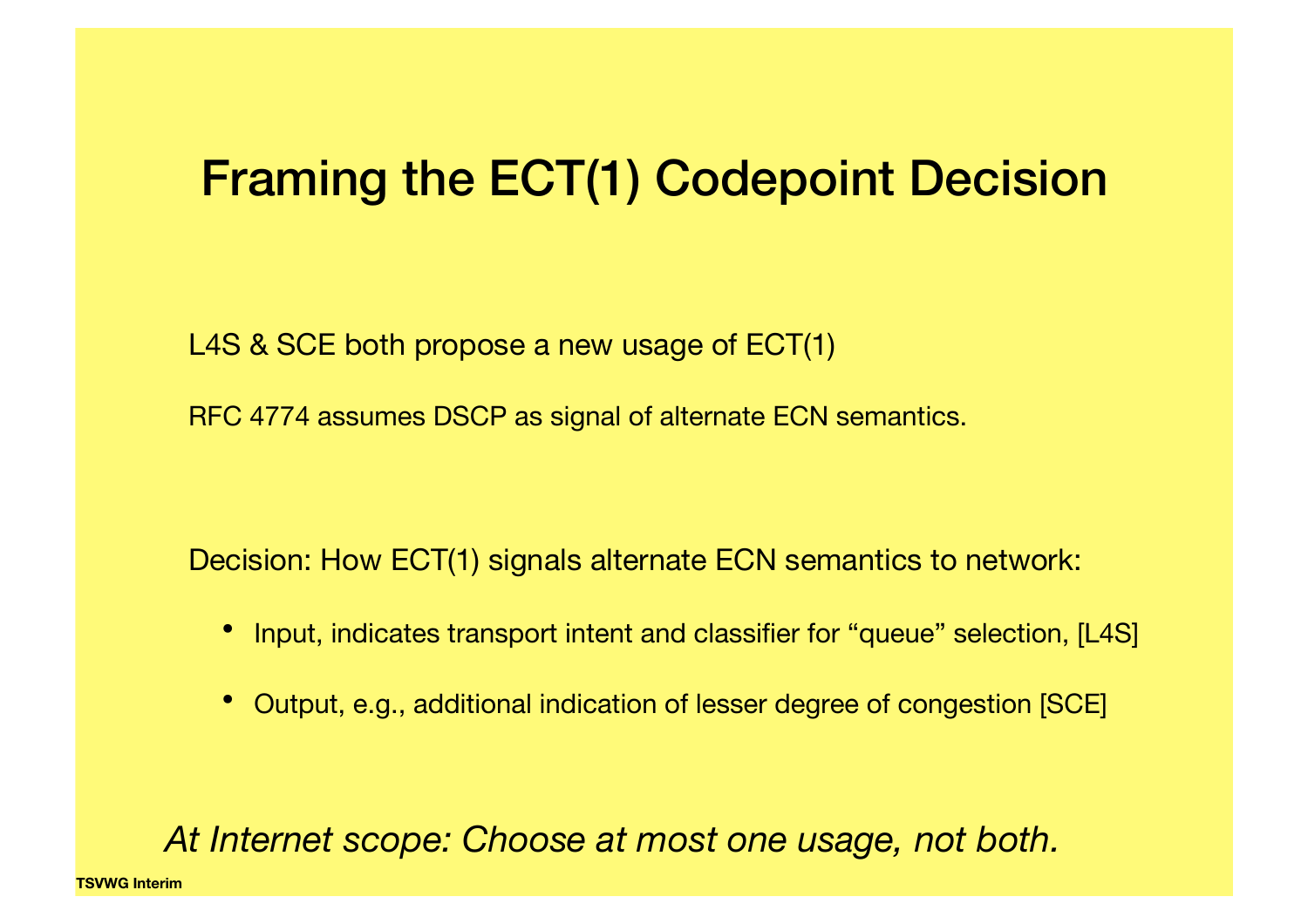## Framing the ECT(1) Codepoint Decision

Two proposals that use ECT(1) as that signal [L4S, SCE]

Decision: How ECT(1) signals alternate ECN semantics to network:

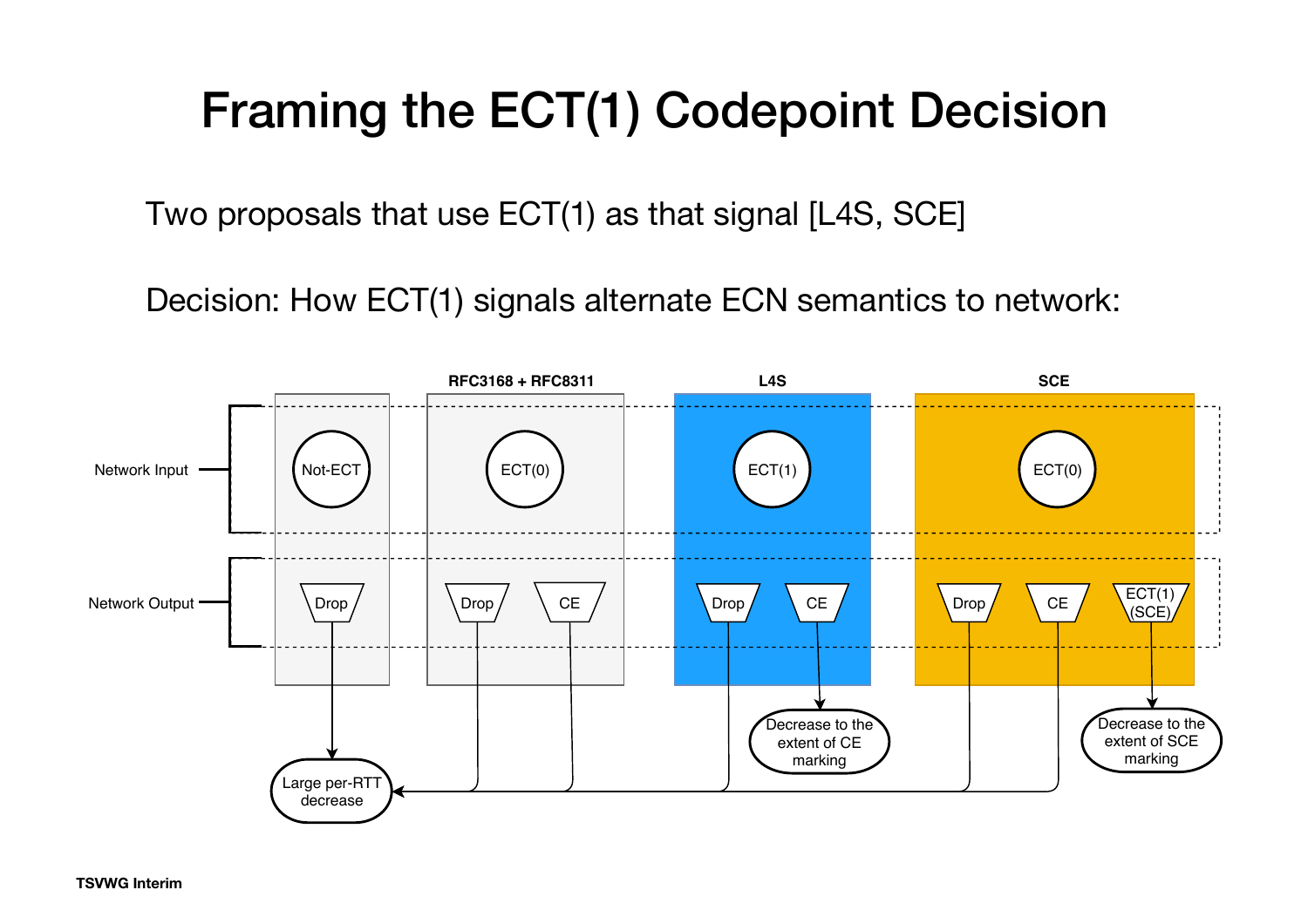## L4S

More than 50% of all Internet traffic is encrypted and/or tunneled (mobile and VPNs)

ECT(1) as an input was chosen in L4S because:

- It doesn't require access to transport headers
- It can be supported by network bottlenecks that implement FQ or a simpler dual-queue scheme
- It is supported by existing tunnels and encapsulations
- It works in the presence of TCP ACK thinning
- It is compatible with existing data center network deployments
- It eventually frees up ECT(0)

ECT(1) as an output (SCE) fails on all the above aspects

SCE would force & ossify FQ dependence and L4 header inspection throughout the Internet

All TSVWG open issues have been addressed

- There are no remaining IPR concerns
- Safe coexistence in RFC3168 ECN bottlenecks
- RTT dependence
- CE-ambiguity & Reordering

L4S has been demonstrated both in simulation and in testbed implementations across a wide range of conditions and multiple applications

If L4S is standardized, consistent ultra-low latency for all applications including web, game streaming, cloud VR/AR and high-fidelity interactive media can rapidly be supported on hundreds of millions of broadband connections worldwide, with zero-configuration. This opens up an important new space for application innovation.

Because of all of these factors, the L4S architecture has broad industry support: in network equipment, network operators and end-systems.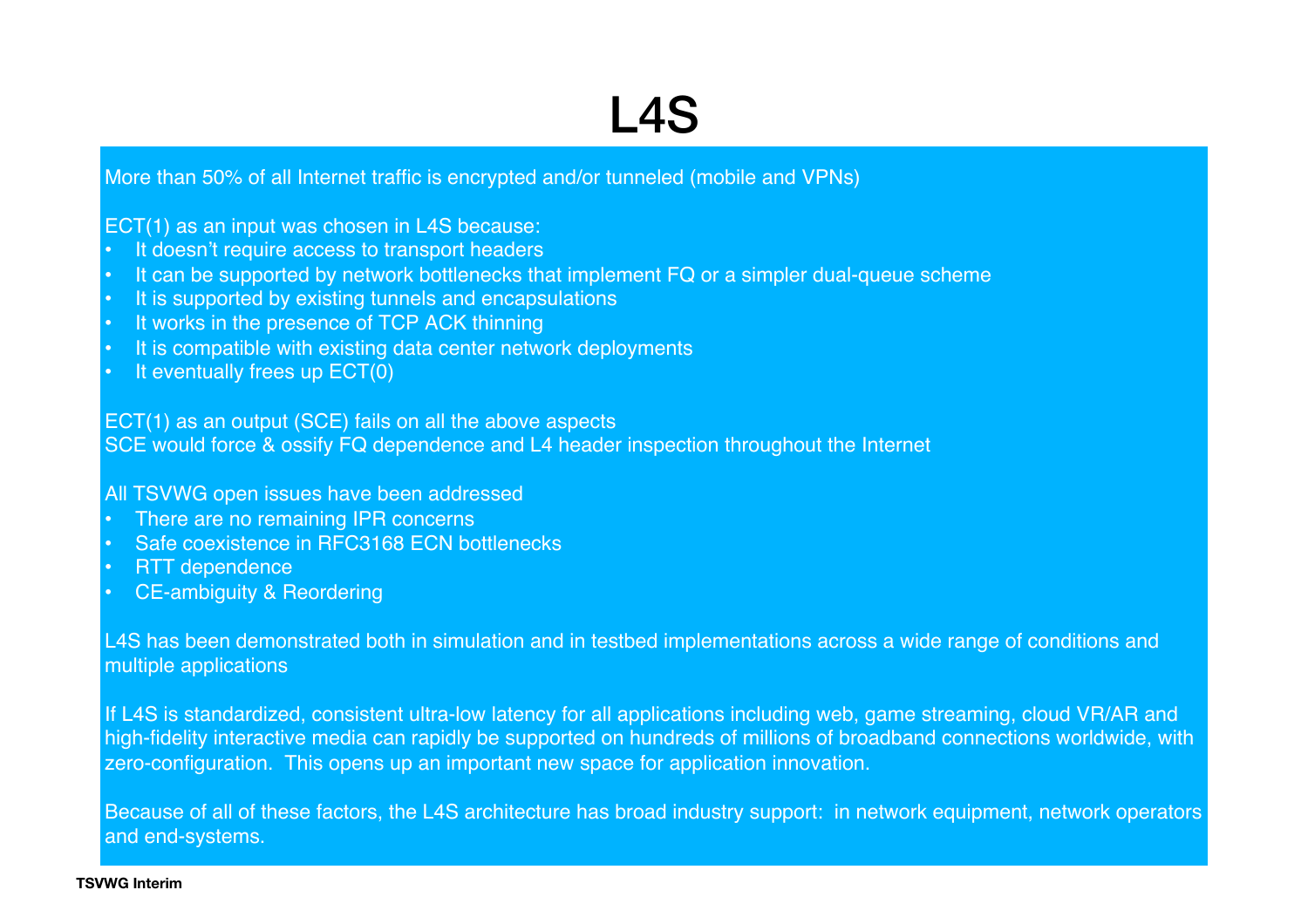SCE's signalling method and control loop are simple and robust, requiring only manweeks to implement.

On-wire protocol minimal: one ECN codepoint & one TCP header flag; statelessly interpretable.

Hardware implementation is feasible both at low cost (CPE) and at high speed (datacentre, backhaul).

Full RFC-3168 backwards compatibility, via separate, unambiguous CE & SCE signals.

CE (with RFC-8511 response) acts as a safety valve for SCE absence/erasure & large capacity reductions.

Safe, decoupled system design permits future innovation in algorithm space, both AQM and CC.

Working examples in the public reference implementation, including simple 1/p scheme.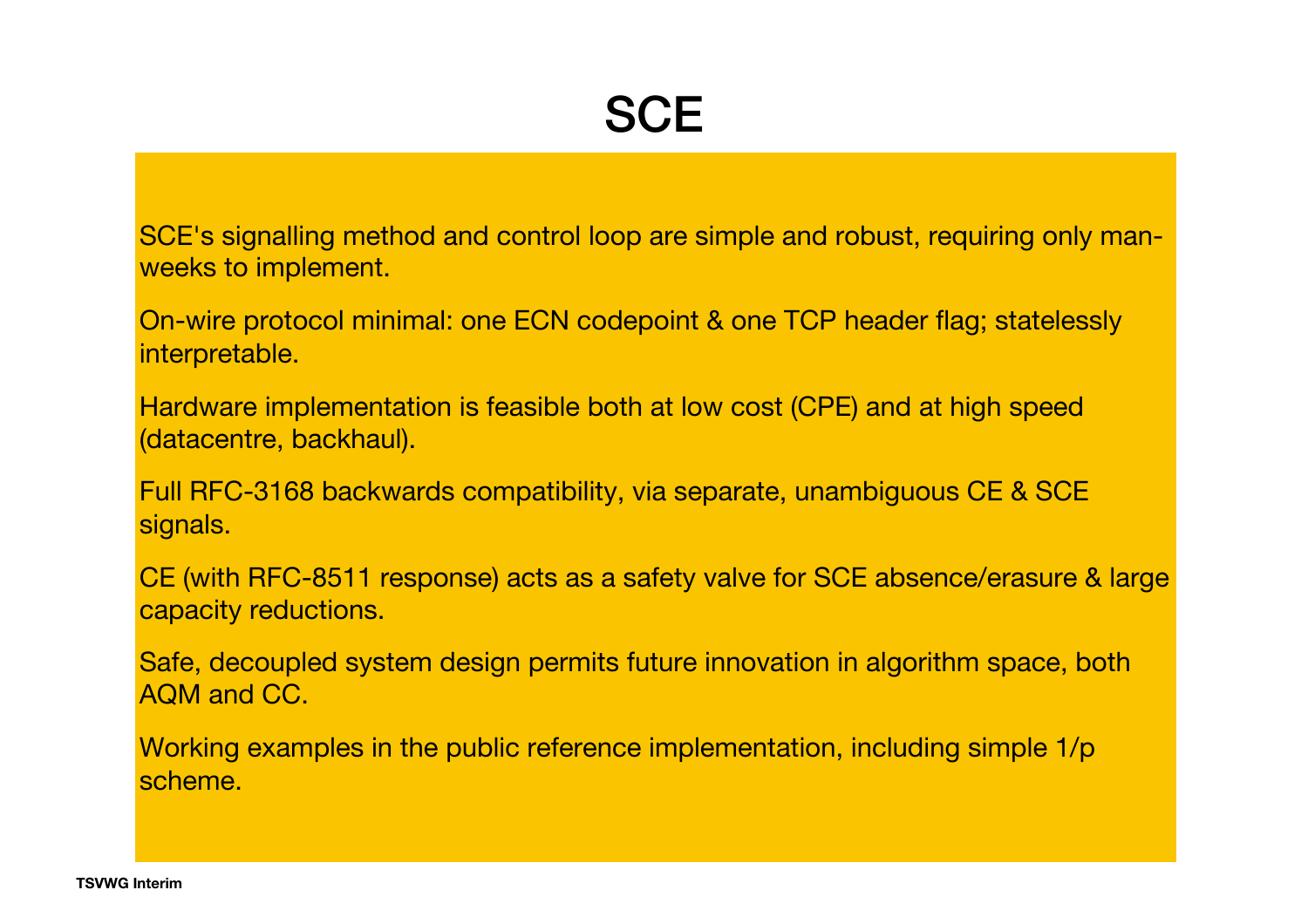## Framing the ECT(1) Codepoint Decision

Two proposals that use ECT(1) as that signal [L4S, SCE]

Decision: How ECT(1) signals alternate ECN semantics to network:

| <b>L4S:</b><br>L4S chose ECT(1) as a second input:<br>• to isolate low latency packets without requiring<br>Transport header inspection and per-flow queuing/<br>scheduling<br>to isolate Not-ECT and ECT(0) packets from the<br>$\bullet$ | SCE:<br>SCE's input to the network is ECT(0), as in<br><b>RFC-3168.</b><br>Changing ECT(0) to ECT(1) is the network's new<br>output. |                 |                 |                       |  |  |
|--------------------------------------------------------------------------------------------------------------------------------------------------------------------------------------------------------------------------------------------|--------------------------------------------------------------------------------------------------------------------------------------|-----------------|-----------------|-----------------------|--|--|
| ECT(1) experiment                                                                                                                                                                                                                          | <b>Network Input</b>                                                                                                                 | <b>Old Name</b> | <b>New Name</b> | <b>Network Output</b> |  |  |
|                                                                                                                                                                                                                                            | Not ECN Capable                                                                                                                      | Not-ECT         | Not-ECT         |                       |  |  |
| (SCE alters ECN-capable packets whether in the                                                                                                                                                                                             | <b>ECN Capable</b>                                                                                                                   | ECT(0)          | <b>ECT</b>      | No Congestion         |  |  |
| experiment or not)                                                                                                                                                                                                                         |                                                                                                                                      | ECT(I)          | SCE             | Some Congestion       |  |  |
|                                                                                                                                                                                                                                            |                                                                                                                                      | CE              | CE              | Much Congestion       |  |  |
| L4S avoided a second output (SCE) because:<br>• it wastes a codepoint - the extent of marking<br>already gives multi-level output<br>RFC3168 and RFC4301 (IPsec) encapsulations<br>$\bullet$<br>strip it off                               | Existing AQMs treat ECT(1) like ECT(0), so<br>can still upgrade SCE marks to CE marks.                                               |                 |                 |                       |  |  |

*At Internet scope: Choose at most one usage, not both.*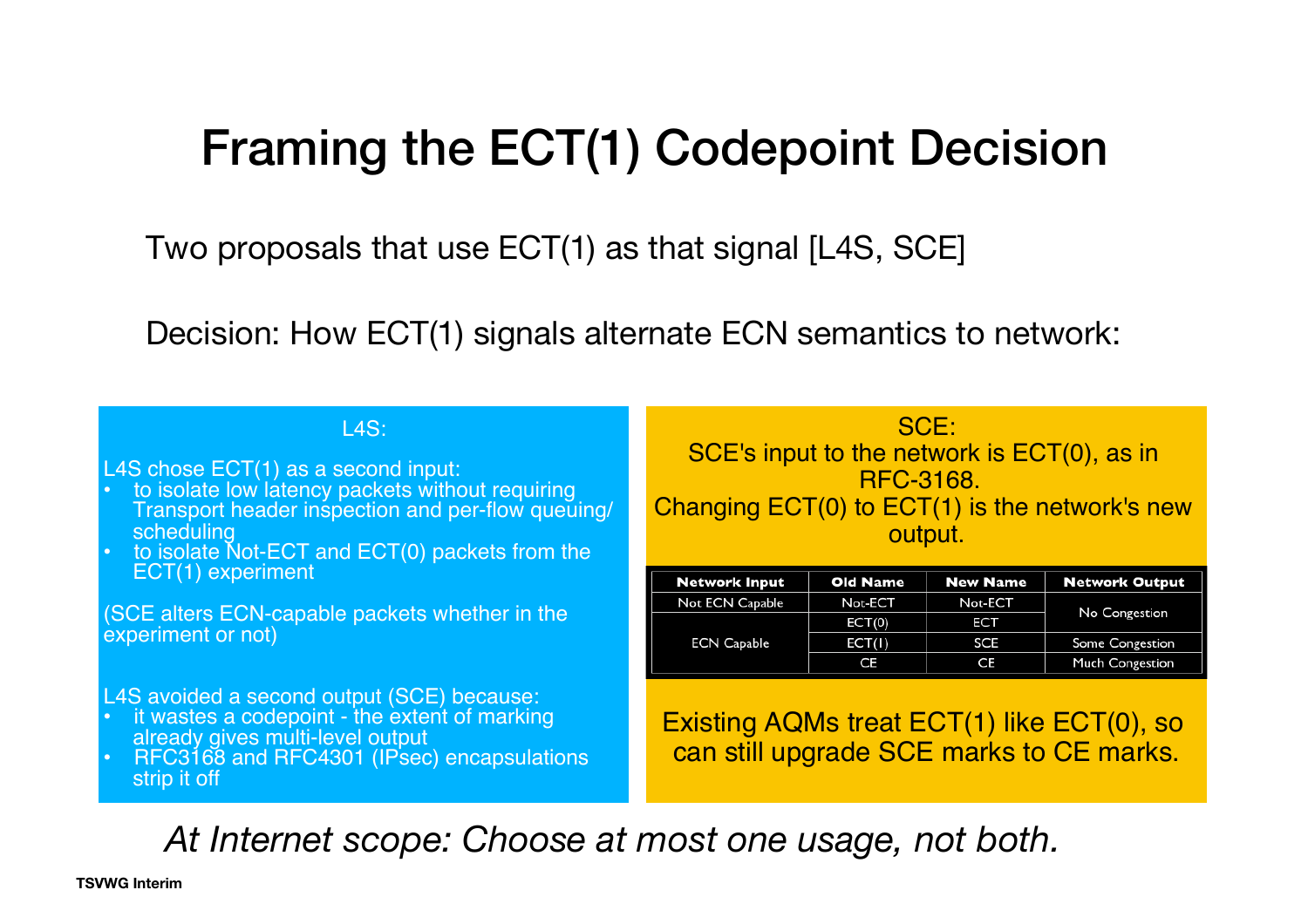## Friendly Coexistence with Competing Traffic\*

Scheduling (e.g. FQ) not a significant cause of coexistence problems

Coexistence Focus: Traffic competition at a shared bottleneck with ECN

- Competing Traffic with TCP congestion control, e.g., Reno, Cubic, etc.
- Competing Traffic drives bottleneck queue occupancy.
- Starvation of one class of traffic is not an acceptable outcome.

*Any solution needs to deal with this scenario.*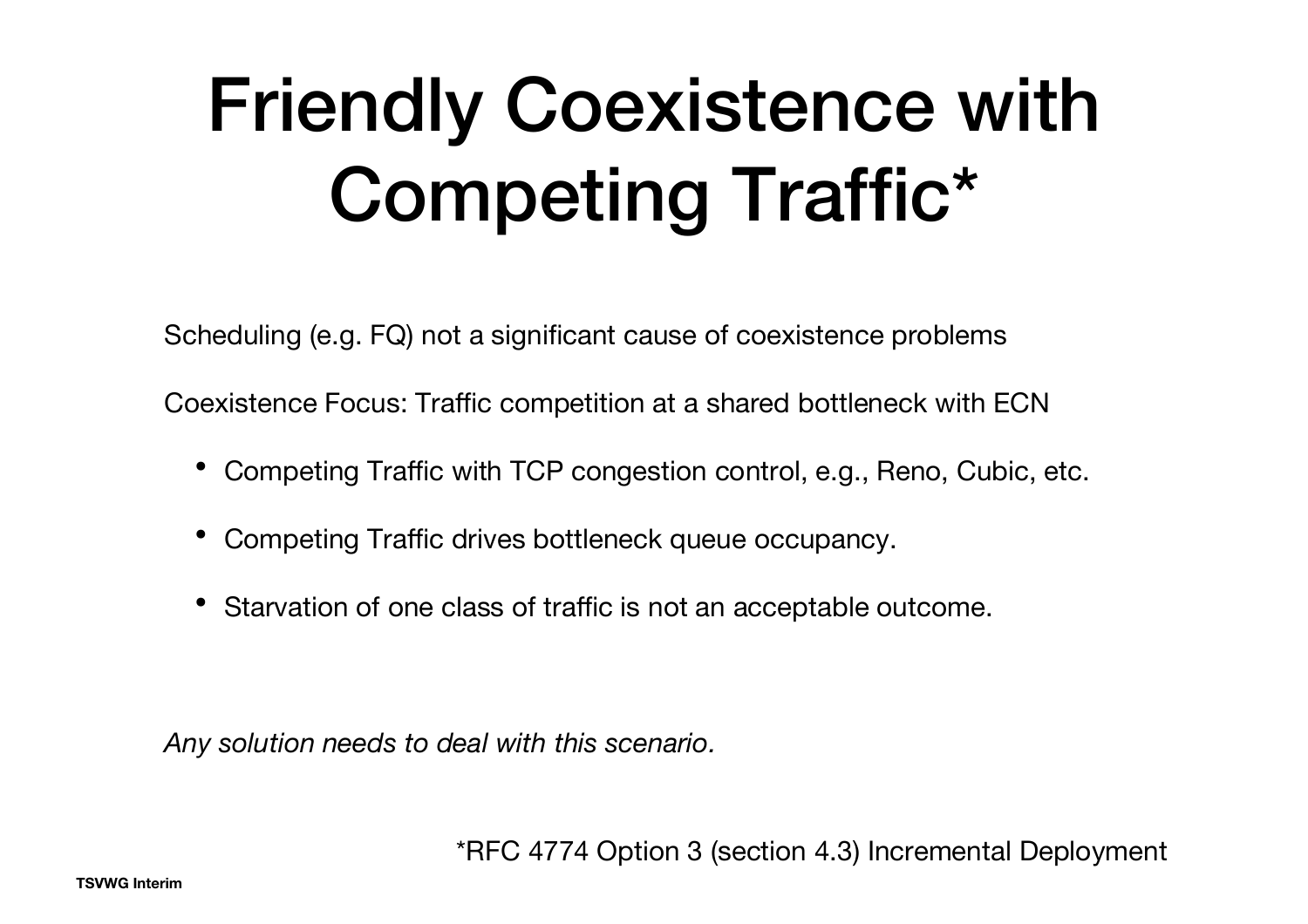# Friendly Coexistence

L4S provides friendly coexistence across all known bottleneck types

Sender falls back to classic over drop-tail and RFC3168 bottlenecks

Simple Coupled DualQ and updated FQ enable ultra-low delay with coexistence

On existing networks, SCE transports behave identically to conventional RFC-3168 transports. They interpret CE in the same way and respond according to RFC-8511.

When SCE signalling is added, network nodes are responsible for maintaining fair competition. e.g.: Fair Queuing, or Approximate Fairness, or Controlled Environment w/o non-SCE traffic.

| <b>L4S</b>                 | Fair-<br>ness | <b>Ultra-Low</b><br><b>Delay</b> | L4<br><b>Unaware</b> | <b>SCE</b>                   | Fair-<br>ness | Ultra-Low<br><b>Delay</b> | L4<br><b>Unaware</b> |
|----------------------------|---------------|----------------------------------|----------------------|------------------------------|---------------|---------------------------|----------------------|
| <b>DropTail</b>            |               | N                                |                      | <b>DropTail</b>              |               | N                         |                      |
| RFC3168 FIFO               |               | N                                |                      | RFC3168 FIFO                 |               | N                         |                      |
| <b>Dual Queue (coupld)</b> | v             |                                  |                      | <b>Dual Queue (Codel AF)</b> | $\mathbf{v}$  |                           | $N^*$                |
| <b>Per-Flow Scheduling</b> |               |                                  | $N^*$                | <b>Per-Flow Scheduling</b>   |               |                           | $N^*$                |

**\* Flow identifiers only**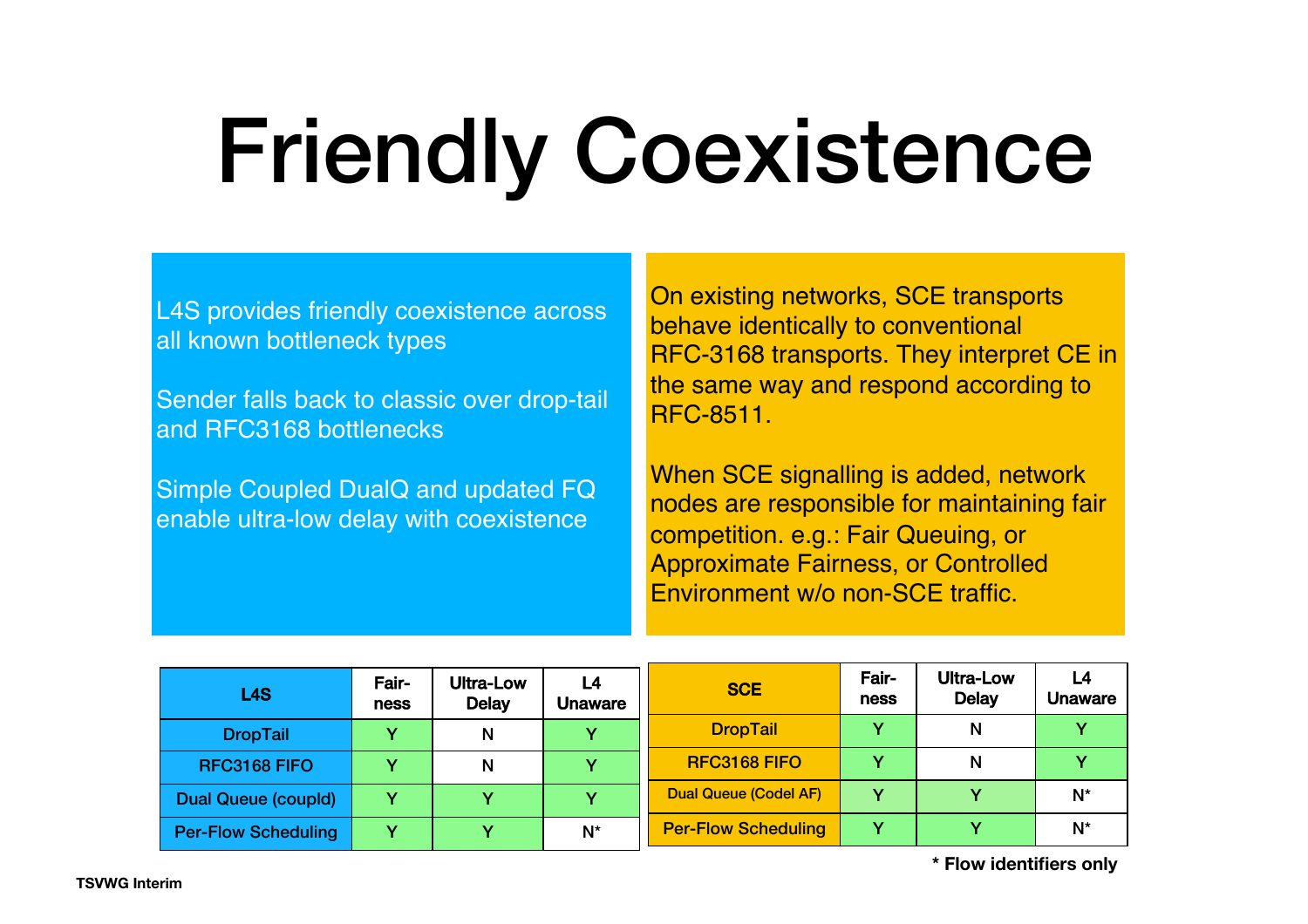## Experimental Deployment: Operations & Management

Does the WG believe proposed deployment is manageable?

- How does an operator detect L4S/SCE traffic?
- What is the impact of ECT(1) propagation? (current tunnels, lower layers).
- How to re-classify in a domain not a part of this experiment?

*WG needs to decide how to manage the experiment*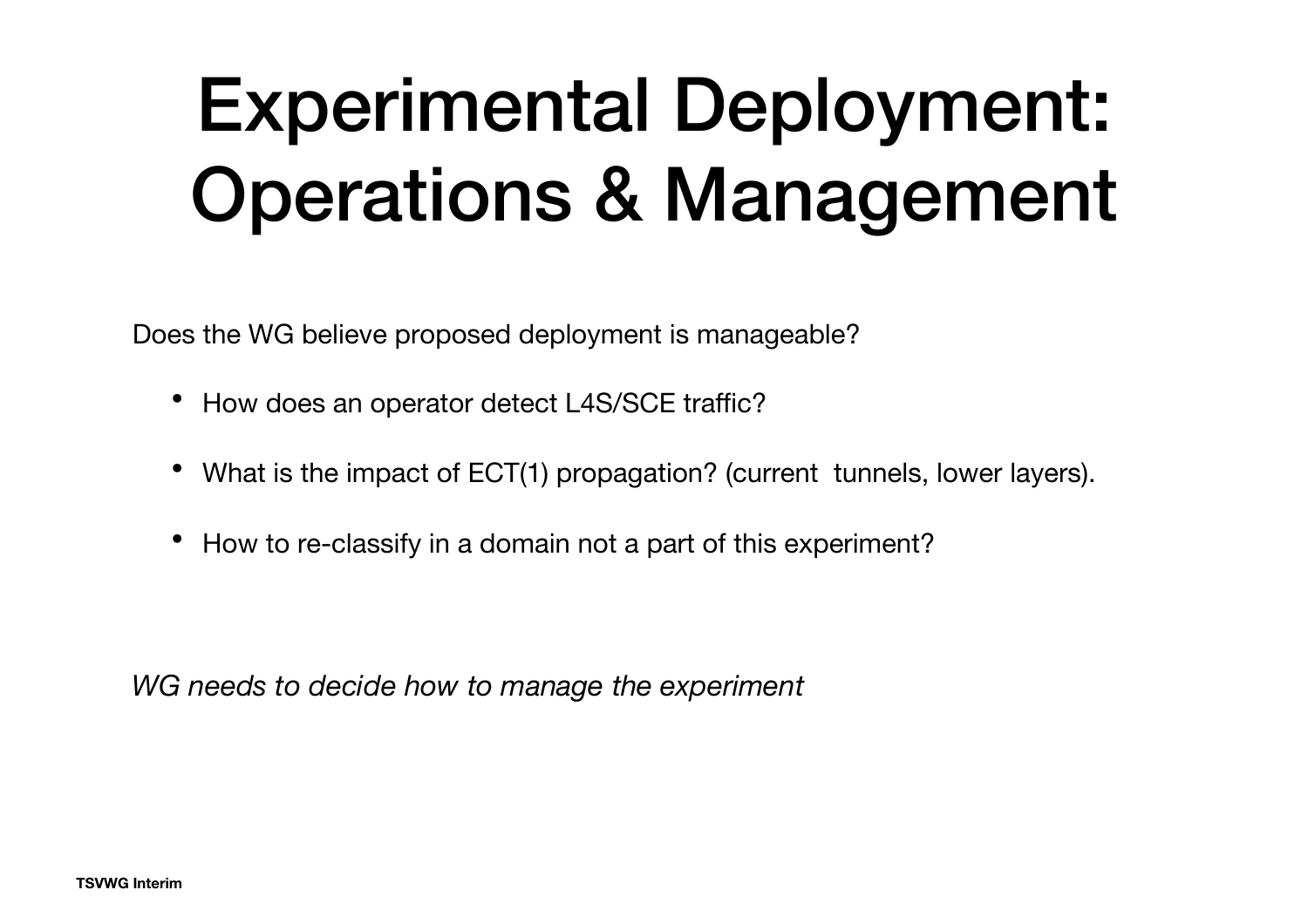## ECT(1)

## Propagation through the current Internet

#### L4S Propagation

- Minimal requirements for NW deployment (works without FQ)
- Designed to get at least equal performance under all conditions
- Full support through existing NWs (tunnels, lower layers)
- **L4S Applications benefit from Classic** NW ECN marking due to fallback
- $\rightarrow$  Strong incentive for ALL applications to use L4S by default

#### **SCE Propagation**

- ECT(1) traverses the Internet well, due to foresight in RFC-3168
- Mixtures of ECT(0) and ECT(1) fragments are underspecified on reassembly; this may disrupt SCE signal applied on tunnel paths
- SCE transports use CE in absence/ erasure of SCE, and for large capacity reductions; this ensures effective congestion control
	- → Update to RFC-3168 desirable to obtain full benefits on tunnel paths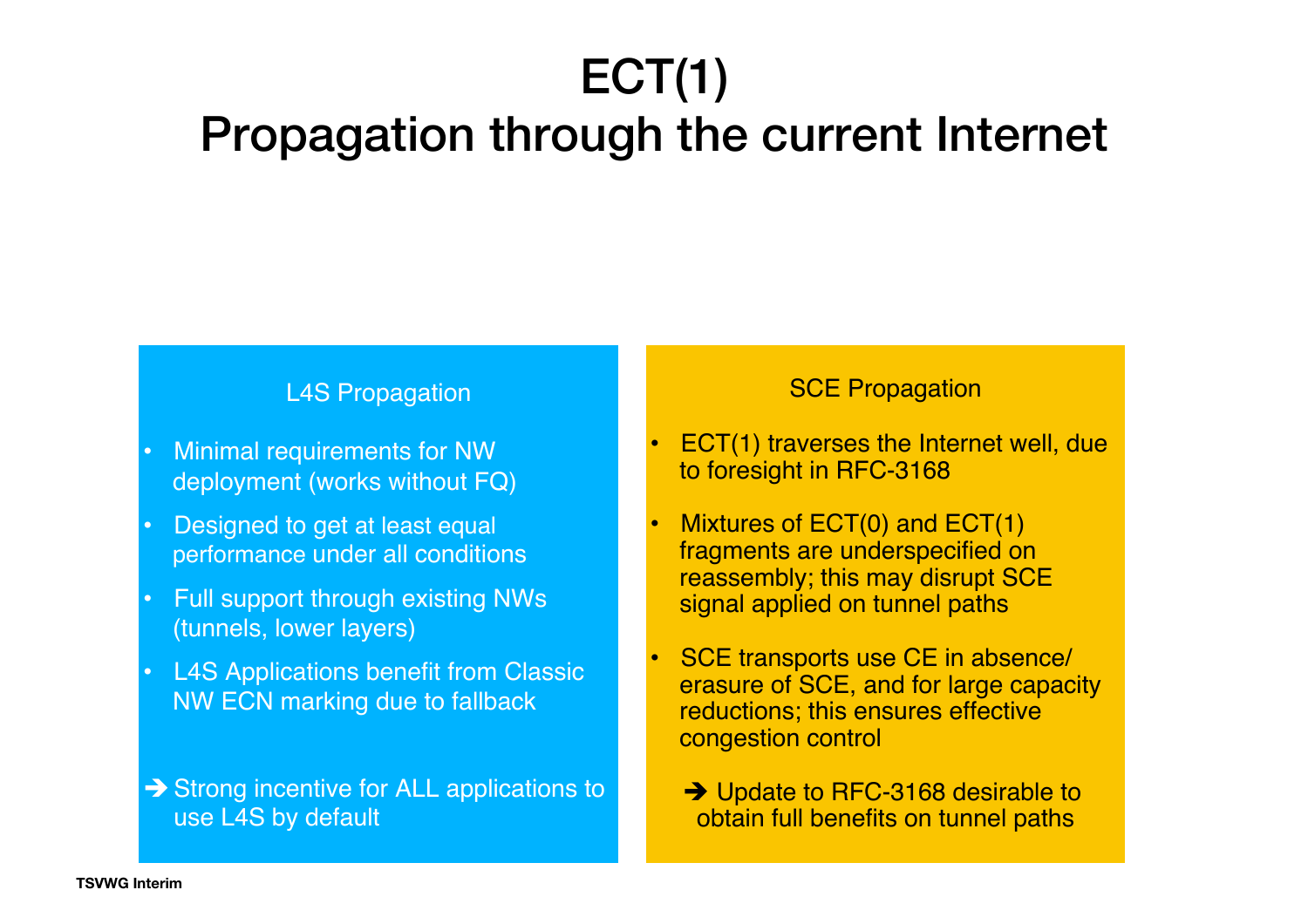## Experiment End

What if the experiment with ECT(1) were to fail to conclude: Will the IETF be able to re-use ECT(1) in future?

**If L4S succeeds:** ECT(0) could eventually be reclaimed

**L4S Un-deployment:** Endpoint behaviour is confined to ECT(1) which can be blocked by network. ECT(1) could be reclaimed in the longer term.

If SCE success: ECT(0) & ECT(1) assigned to SCE

SCE Un-deploymemt: SCE endpoint behaviour is harmless at IP layer. SCE AQMs can be detected by their ECT(1) emissions, or eliminated by observing CE without ECT(1). ECT(1) can be reclaimed by locating and removing SCE AQMs.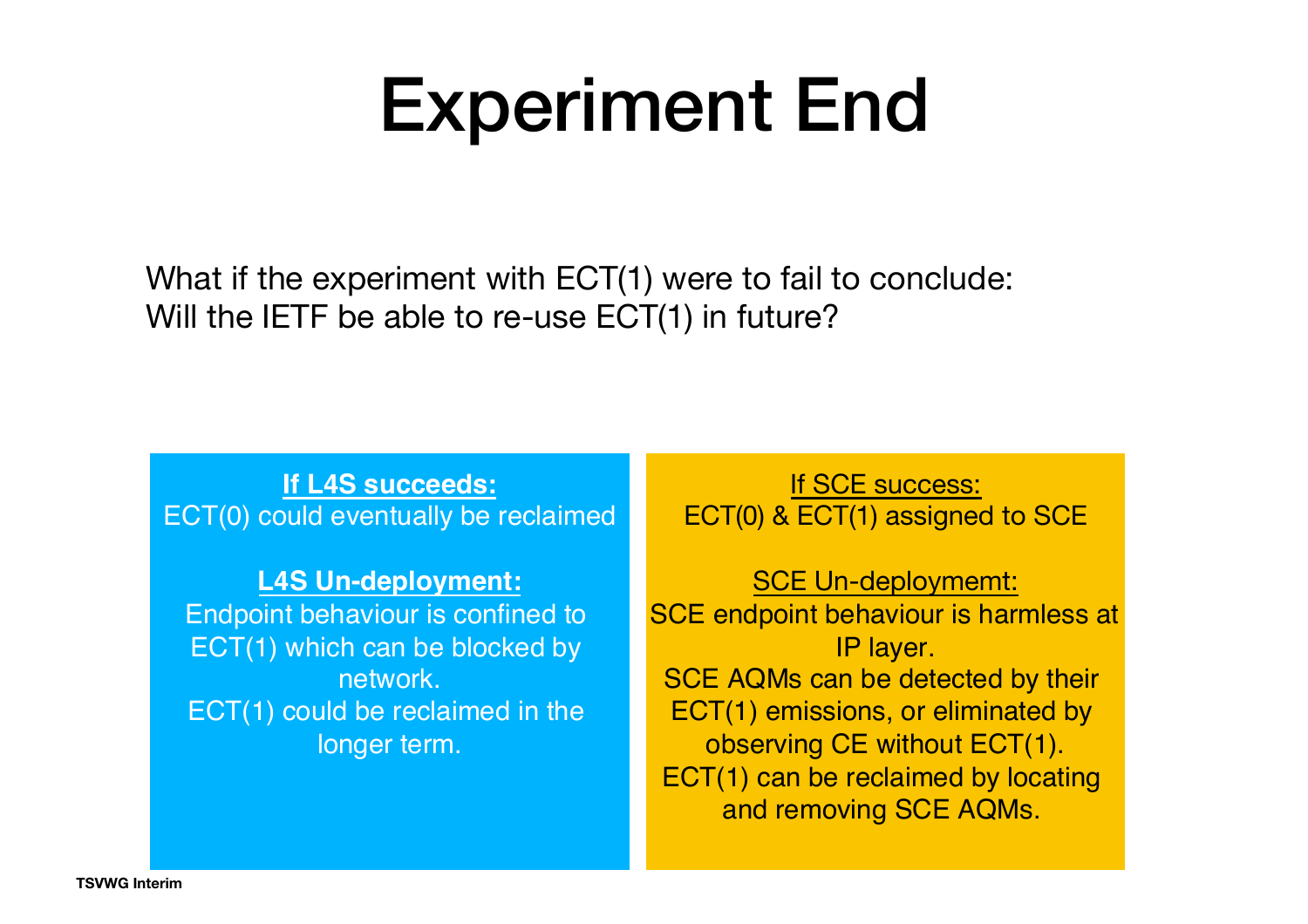## Who Plans to Deploy L4S?

**Akamai Apple Broadcom Corp. Casa Systems Commscope Inc. Nokia Valve Vodafone Comcast (USA) Vodafone GmBH (Germany) Liberty Global Cox Communications (USA) Izzi Telecom (Mexico) Telecom (Argentina) Vodafone España (Spain) Rogers Communications (Canada) Shaw Communications (Canada) Mediacom Communications (USA) Tele2 AB (Sweden) Cogeco Communications (Canada)** **Additional Statements of Support from:** 

**CableLabs Ericsson Google Microsoft**

**Support in 3GPP: Apple AT&T CableLabs Ericsson Google Nokia Nokia Shanghai Bell Sony Sprint T-Mobile Vodafone**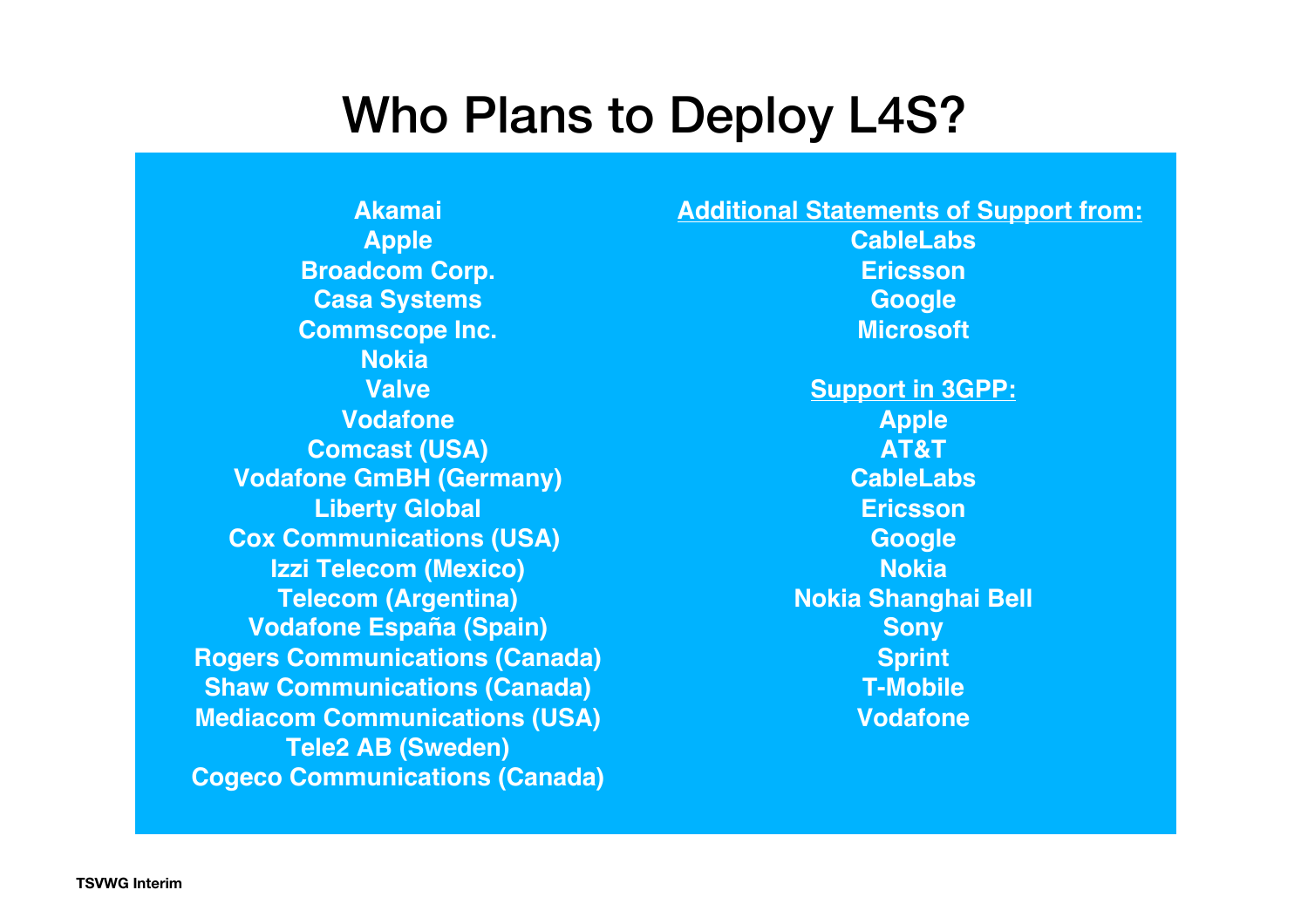## Who Plans to Deploy SCE?

**Akamai and HP-Enterprise** have expressed specific interest in SCE and contributed to our research. HPE is focused on datacentre applications.

**SCE could be deployed at scale in CPE**, in a similar way to the Cake FQ-AQM indeed by simply updating existing deployments of Cake to an SCE-enabled version. This would primarily involve the Linux kernel, OpenWRT and its derivatives. The new Linux wifi stack also implements FQ-AQM and would be another good candidate for widespread SCE deployment. We have a good working relationship with the relevant parties, and the means to perform controlled experimental deployments.

Additionally, if ECT(1) is defined as an output from the network (as SCE describes), then we believe much of the existing L4S work could be straightforwardly translated into this paradigm, bringing **most potential L4S deployment scenarios** with it. This translation would confer some benefits on L4S, namely seamless compatibility with existing networks, and removing opposition from some quarters over a perceived "fast lane" mechanism.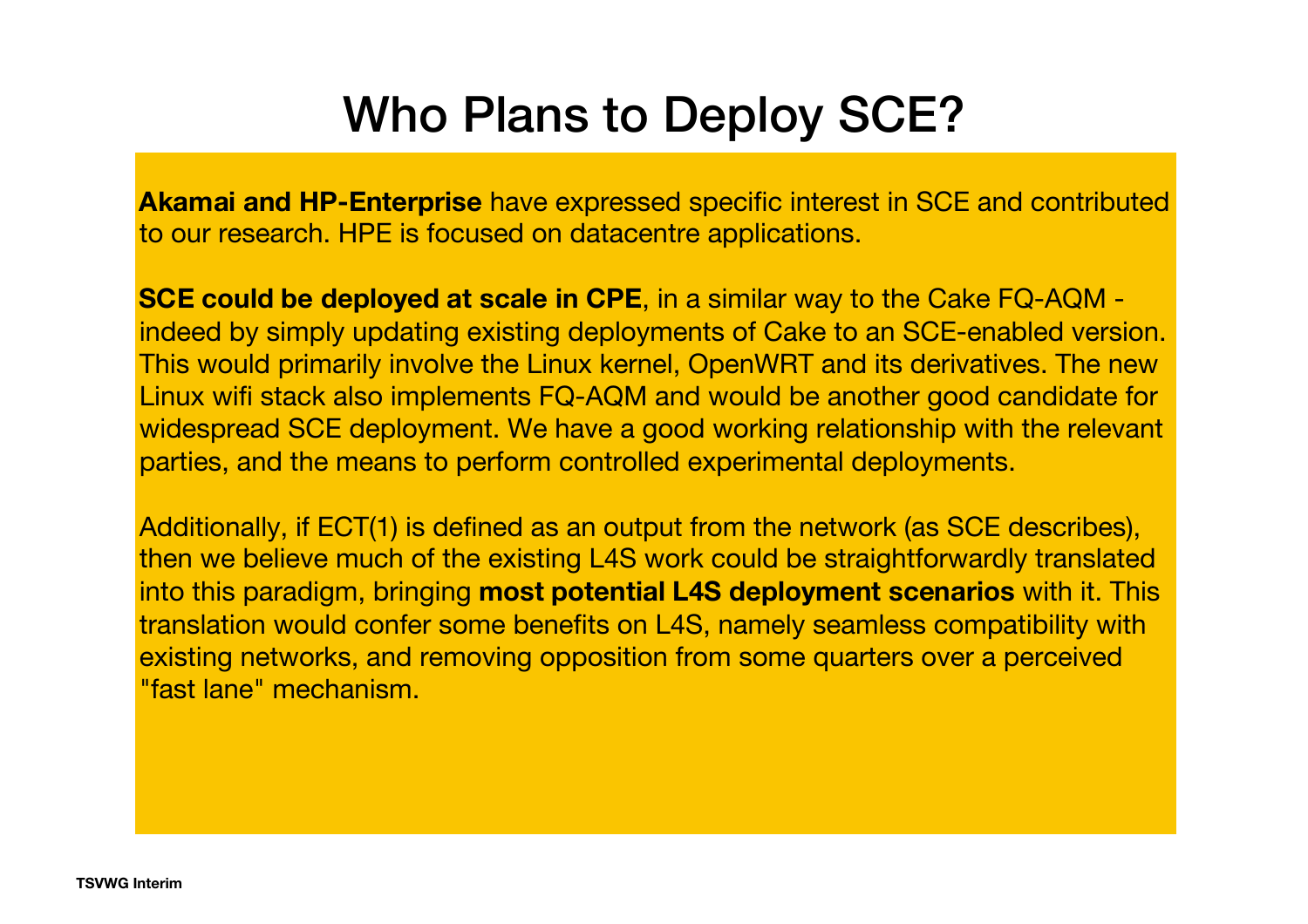## And if no decision …

If no decision is made on ECT(1) usage (input vs. output):

- The L4S identifier draft will be unable proceed in its current form that uses ECT(1) by itself to identify low latency traffic.
- Any other proposal, including SCE, that uses ECT(1) for a non-RFC 3168 purpose will be similarly unable to use ECT(1) by itself.

RFC 4774 (BCP 124) "Specifying Alternate Semantics for the Explicit Congestion Notification (ECN) Field", including its recommendation for DSCP usage, becomes relevant in this scenario.

If an approach is found to be unworkable before we publish it, the WG reserves the right to revisit the ECT(1) decision.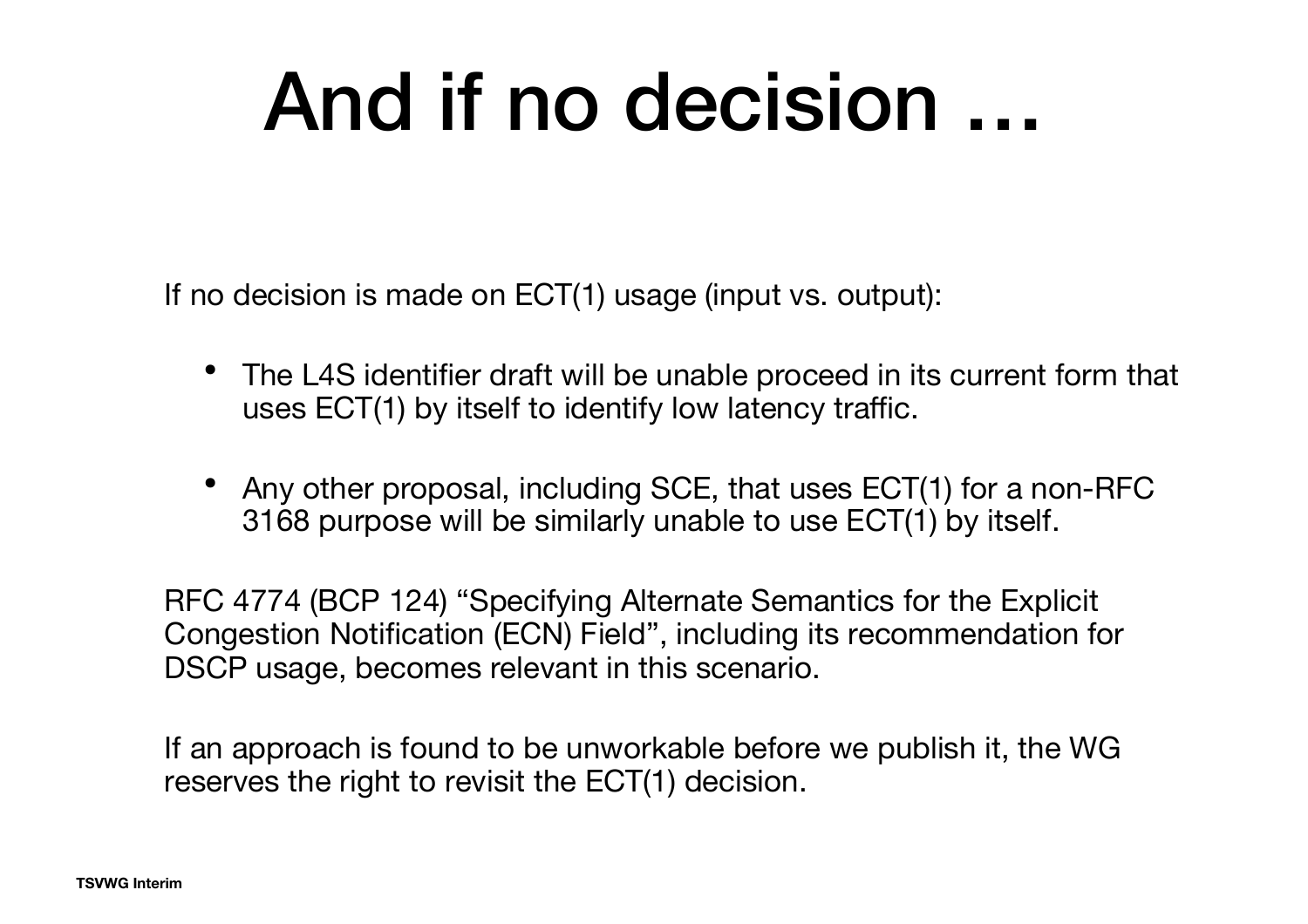## Additional Slides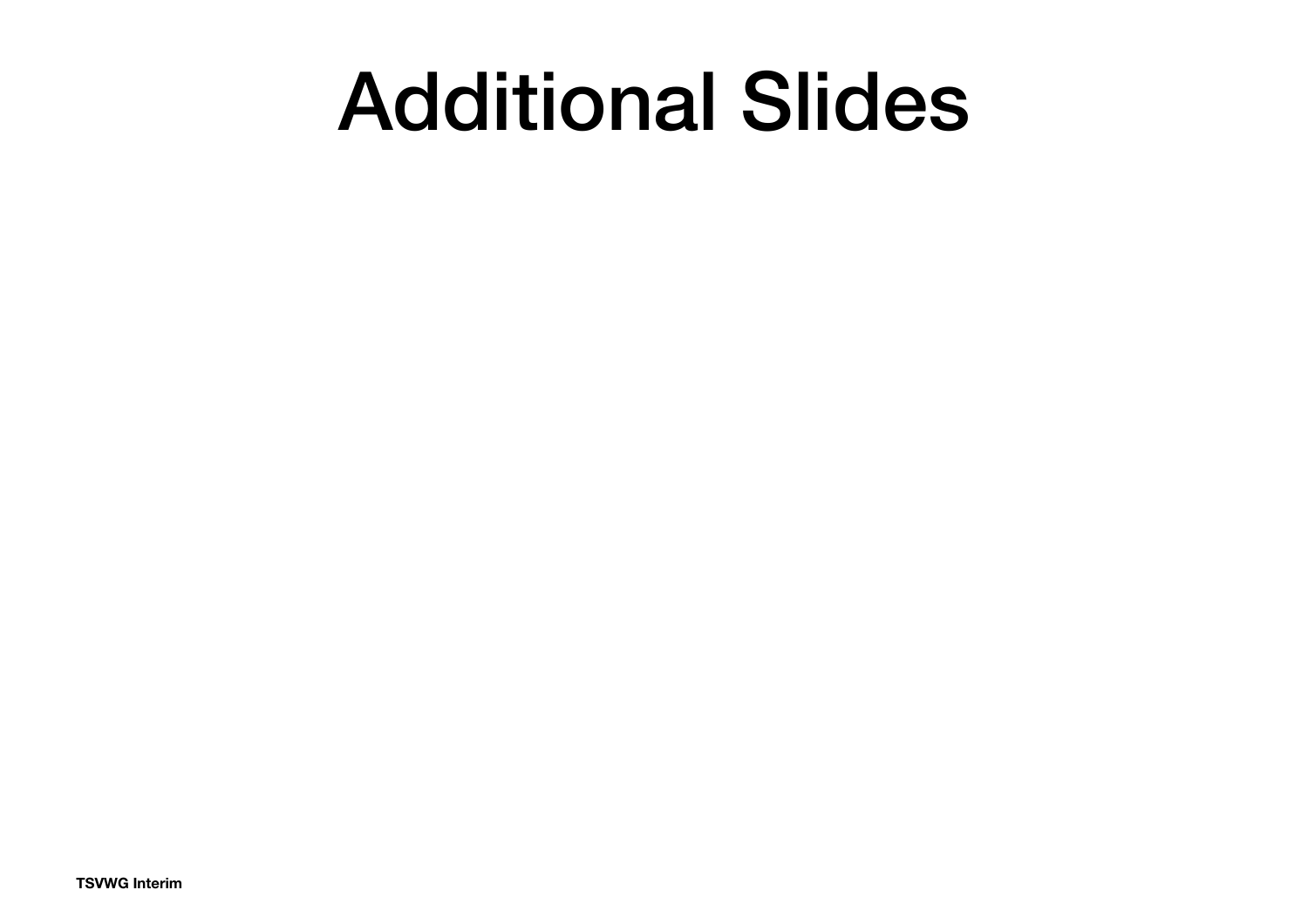## Not in focus

• FQ and other methods can be deployed in the network (this is not that discussion)

• There needs to be transport changes (this is not that discussion)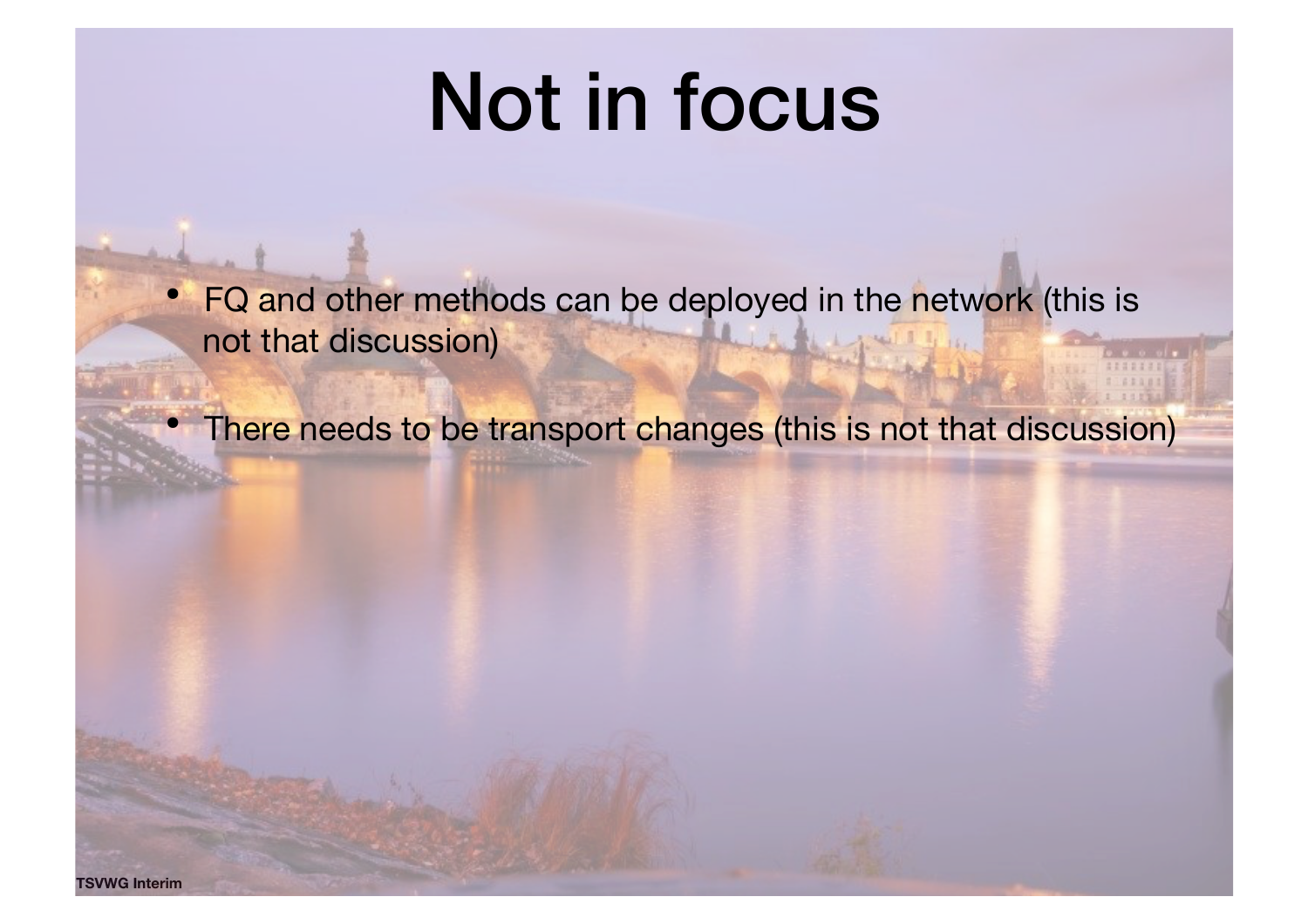### Implementing L4S

Sender:

Implement Congestion Control per Prague Requirements & Mark as ECT(1) Implement Accurate ECN (TCP-only)

Network Bottleneck:

Implement Dual Q Coupled AQM or FQ AQM with shallow threshold / ramp

Tunnels/Encapsulations: Nothing needed

Fragmentation and Reassembly: Nothing needed

Receiver:

QUIC/DCCP: nothing needed; TCP: implement Accurate ECN

Current Implementations:

Linux & NS3 TCP Prague sender Linux, FreeBSD & NS3 Accurate ECN sender/receiver SCREAM & BBRv2 senders Initial QUIC Prague sender Linux & NS3 Dual Queue Coupled AQM qdisc Linux & NS3 L4S fq\_codel AQM qdisc DOCSIS cable modems & CMTS Nokia WiFi AP

Drafts: draft-ietf-tsvwg-l4s-arch draft-ietf-tsvwg-ecn-l4s-id draft-ietf-tsvwg-aqm-dualq-coupled draft-ietf-tcpm-accurate-ecn